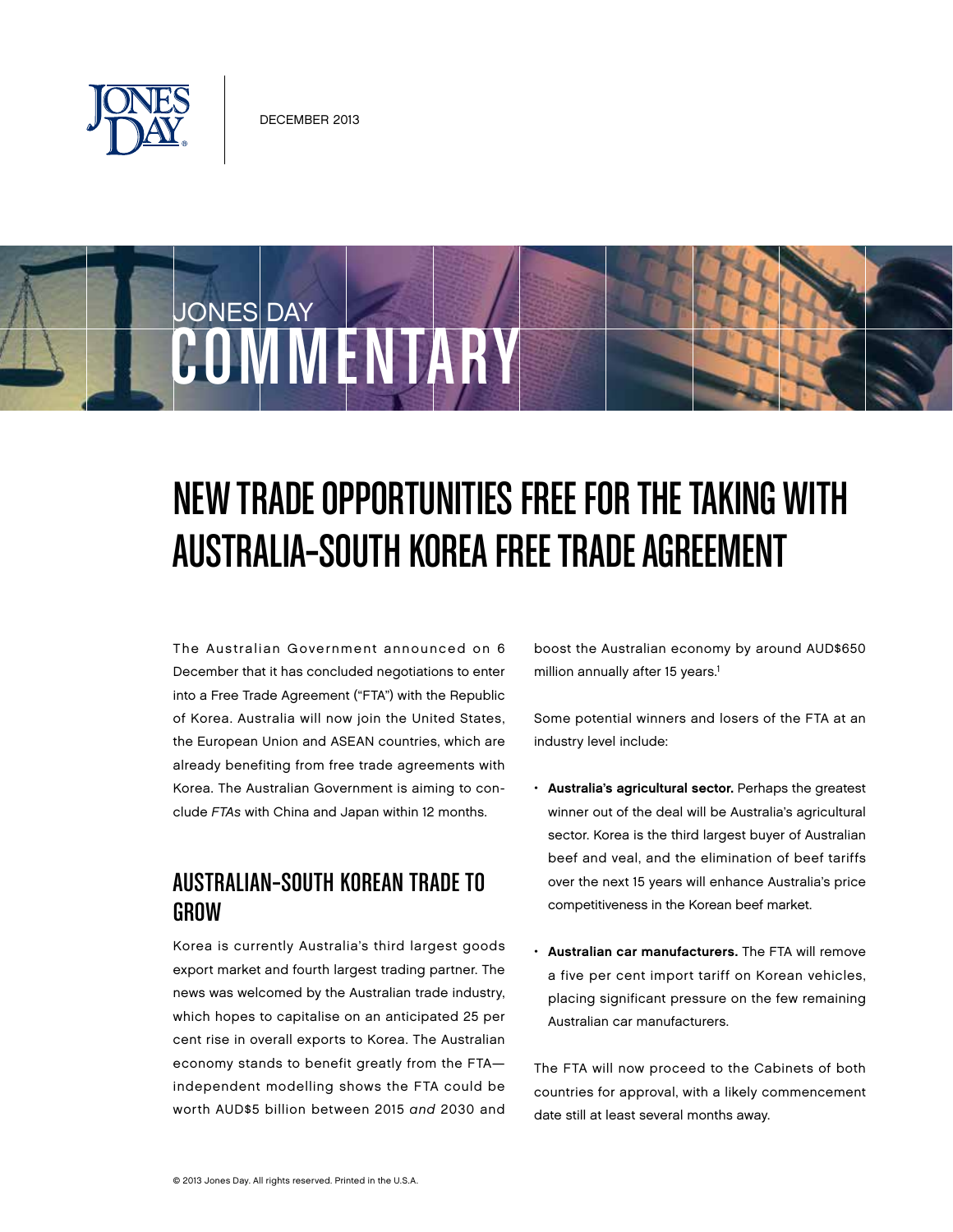## Free Trade Means Free to Sue

While the terms of the FTA have not yet been finalised, the FTA will include a provision for an investor–state dispute settlement ("ISDS") mechanism. An ISDS mechanism may take many forms. At its most basic, it provides a mechanism for settlement of a dispute by international arbitration directly between the investor and the host country, often without the need for recourse to the host country's domestic courts.

It is unclear at this stage what this particular ISDS provision will entail. The most recent FTAs to enter into force to which Australia and South Korea are parties share the following characteristics.

They require an investor and the host country to initially seek to resolve their dispute (for example, disputes relating to alleged unfair treatment of the foreign investor by the host State) by consultation and negotiation, which can include nonbinding, third-party procedures such as mediation.

They also allow an investor to submit a claim to arbitration, provided that:

- the investor has given the host country at least 90 days' notice of its intent to submit the claim to arbitration before the claim is submitted;
- at least six months has elapsed either from (depending on the particular FTA) the date of request for consultation or negotiation, or the events giving rise to the claim; and
- the FTAs give investors a choice of arbitration under the ICSID Convention (the generally preferred option for investment treaty arbitration), the ICSID Additional Facility Rules, the UNCITRAL Arbitration Rules or any other arbitral rules agreed upon by the parties.

We expect the Australia–South Korea FTA to contain similar provisions.

The precise terms of the ISDS provision will be paramount to Australian and South Korean investors. This is because a foreign investor's only recourse where a State has acted in a way which harms its investment may be to submit a claim to arbitration under the ISDS provision of the FTA. Historically, Australian companies have been slow to take advantage of the ISDS procedure; however, in recent years Australian investors have shown that they are prepared to take direct action against States for breaches of bilateral investment treaties. For example, in 2012, an Australian company successfully took action against India under the Australia–India Bilateral Investment Treaty for a failure by India to promptly enforce an arbitral award.<sup>2</sup>

While the Prime Minister of Australia, Mr Tony Abbott, has commented that the FTA text includes appropriate "carve outs and safeguards"3 to protect Australian business and the Government alike, the final impact of the ISDS mechanism in the FTA may not be seen for years to come.

### Jones Day's Korea Practice Team

Lawyers in the Sydney Office are well placed to advise on Australian law as it relates to the FTA, including the operation and enforcement of the ISDS mechanism.

In addition, the Korea Practice team advises Korean companies in their outbound business and international companies doing business in Korea. Our team includes lawyers resident in Firm offices in Asia (Beijing, Hong Kong, Shanghai, Taipei, Tokyo, Singapore and Sydney), Europe and the United States who have worked in prominent Korean law firms or have substantial experience advising international or Korean clients on a broad range of projects and transactions.